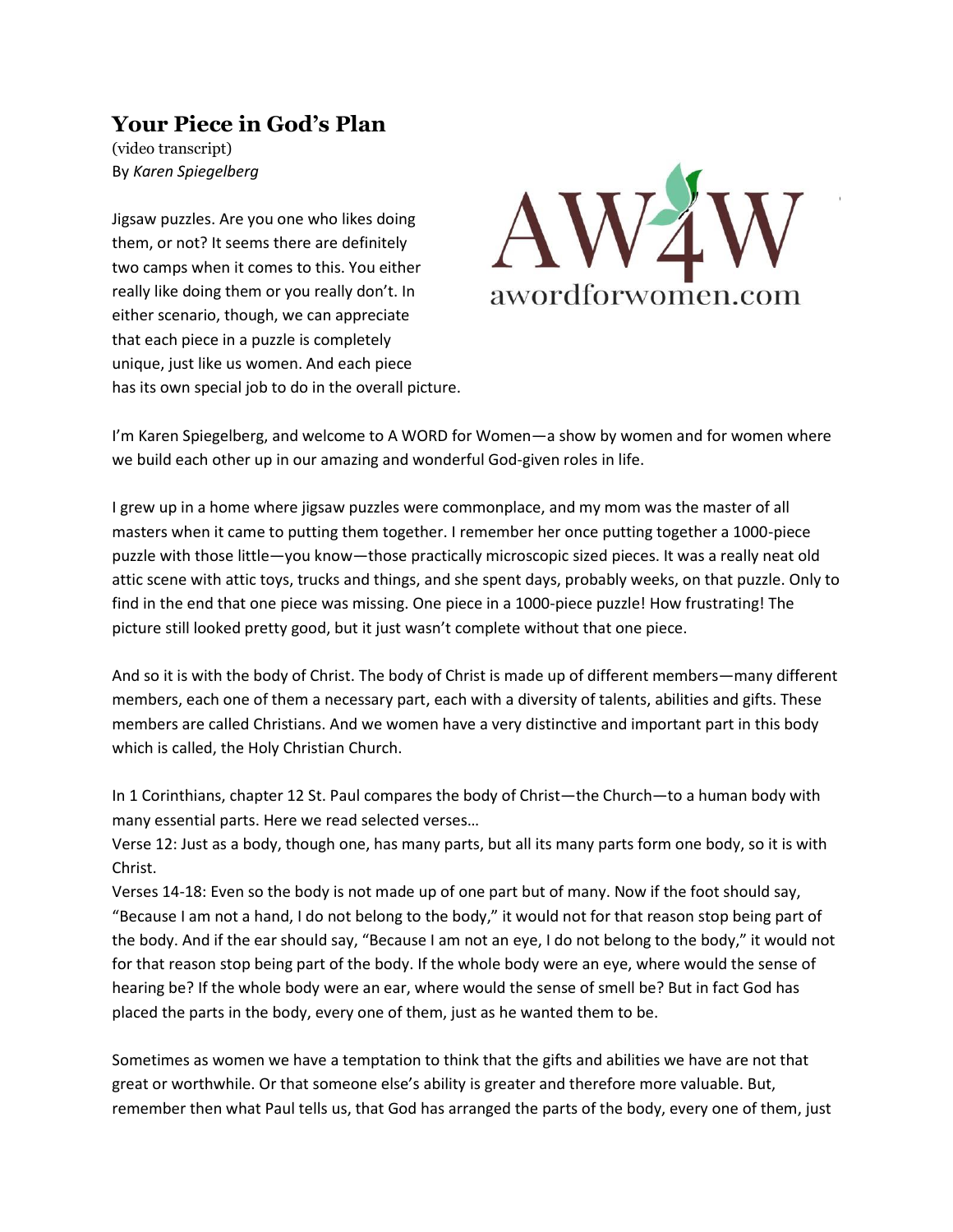as he wanted them to be. It means that the gifts you have been blessed with, whether you think they are great or small, are suited perfectly for you and the benefit of the Holy Christian Church—the whole body of Christ.

"But I'm not totally sure what my gifts are," you might say. I think a way to help you and me identify where our gifts are would be to categorize them into three different ways: natural gifts that you tend to be born with like compassion or wisdom. Maybe you have a musical ability, athletic or artistic abilities. Then there are vocational or educational experiences, schooling or training you received in certain areas, nursing, accounting, and teaching, whatever it is. And finally there are work or life experiences. Jobs you've had, situations in life you've been through, even the death of a family member or surviving an illness yourself. All these God uses to bless us, equip us, and use us for his purposes.

Paul tells us in 2 Corinthians 4:7: But we have this treasure in jars of clay to show that this all-surpassing power is from God and not from us.

What God has given you as gifts is a treasure. Why do you have this treasure? That the love of the Lord and the work of the Lord might be manifested in your life.

I grew up in a small town in a neighborhood that played backyard baseballs games all summer long. The kids were much bigger than I was, but it didn't stop me wanting to join in with my brothers and the other kids. I was always the last one picked for any team, and then when I finally got up to bat someone on my team would yell, "This one doesn't count!" Thankfully I was too young to understand what that meant.

Paul tells us in 1 Corinthians 12:27: Now you are the body of Christ, and each one of you is a part of it.

What does *it* mean? It means that God has chosen you. He's handpicked you, and equipped you. You're on his team and you count.

Thank you for joining us on A WORD for Women. God bless you as you use your wonderful and diverse gifts to hit a homerun for the Lord!

## PERMISSIONS POLICY